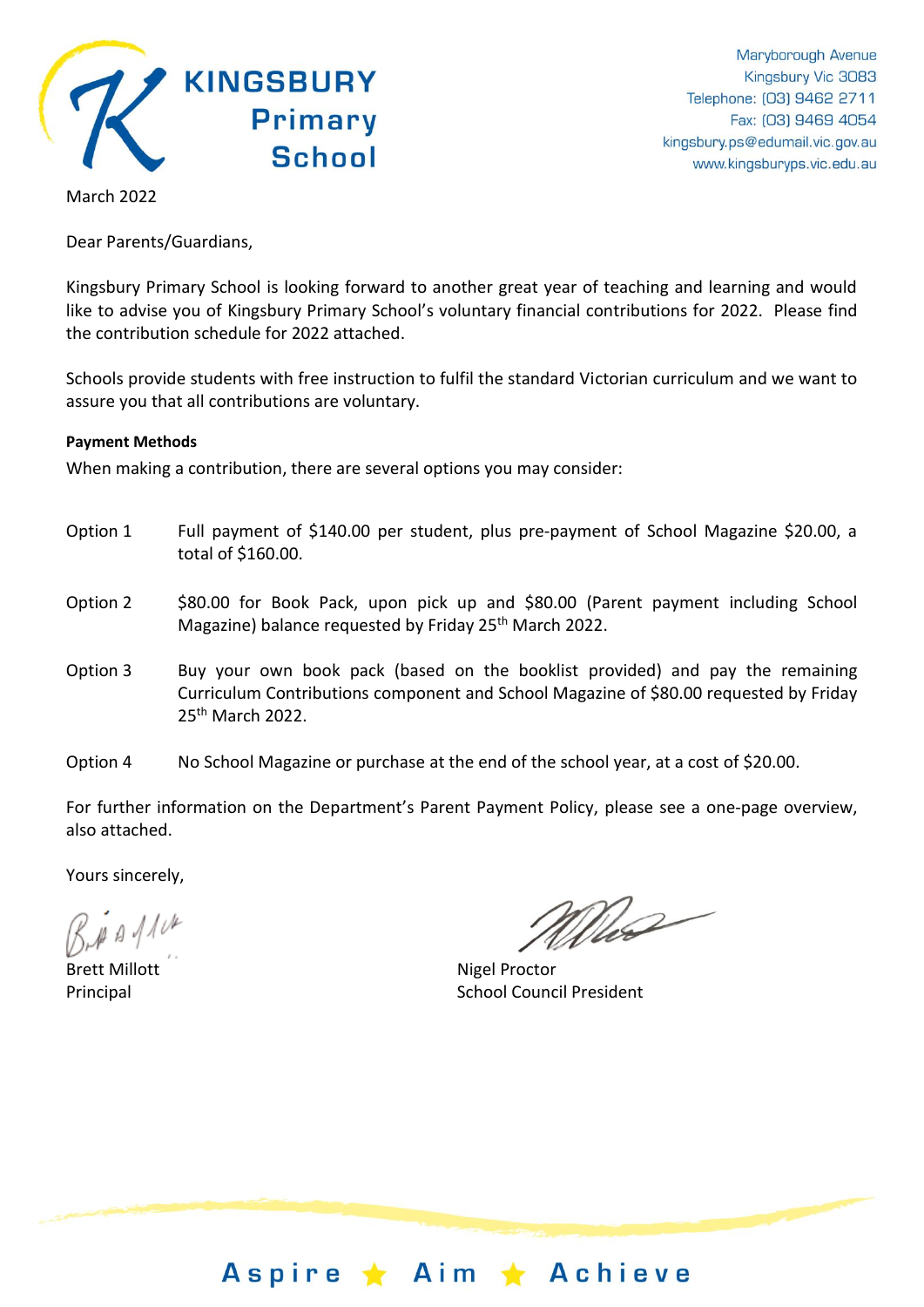

### *Curriculum Contributions*

Individual Book lists for each year level are available from the School Administration Office. These will guide you on the everyday items that your child will use in the classroom. Please indicate on the attached letter if you wish to provide a contribution to the school or source your own.

Book packs will be available for collection on Friday 28<sup>th</sup> January 2022, between 9.00am – 5.30pm.

Alternatively, these can be collected during the first week of Term 1, Monday 31<sup>st</sup> January – Friday 4<sup>th</sup> February 2022.

Contributions can be made via direct deposit, cash or cheque; EFTPOS facilities are available at the School Office. Please see our Administration staff if you require further assistance.

| Curriculum Contributions - items and activities that students use, or participate<br>in, to access the Curriculum                           | Amount   |
|---------------------------------------------------------------------------------------------------------------------------------------------|----------|
| <b>Stationery Book Packs</b> (see itemized Year level booklist for further information)                                                     | \$80.00  |
| <b>Performing Arts and Visual Arts</b>                                                                                                      |          |
| Consumables including paper, art, craft, and stationery supplies, etc. which<br>$\bullet$<br>include final products they take home. \$10.00 | \$60.00  |
| Indonesian                                                                                                                                  |          |
| Consumables for Indonesian including paper, craft materials, glue, etc.<br>which include final products they take home. \$5.00              |          |
| <b>School Concert/Art Show</b><br>Consumables including cardboard, paint, costumes, paper, glue, etc., which<br>$\bullet$                   |          |
| includes final products they take home. \$20.00                                                                                             |          |
| <b>ICT</b>                                                                                                                                  |          |
| <b>Digital subscriptions</b>                                                                                                                |          |
| Matific and Maths Online \$9.00<br>$\bullet$                                                                                                |          |
| Essential Assessment \$15.00<br>$\bullet$                                                                                                   |          |
| Smart Spelling \$5.00                                                                                                                       |          |
| <b>TOTAL AMOUNT DUE</b>                                                                                                                     | \$140.00 |

Aspire ★ Aim ★ Achieve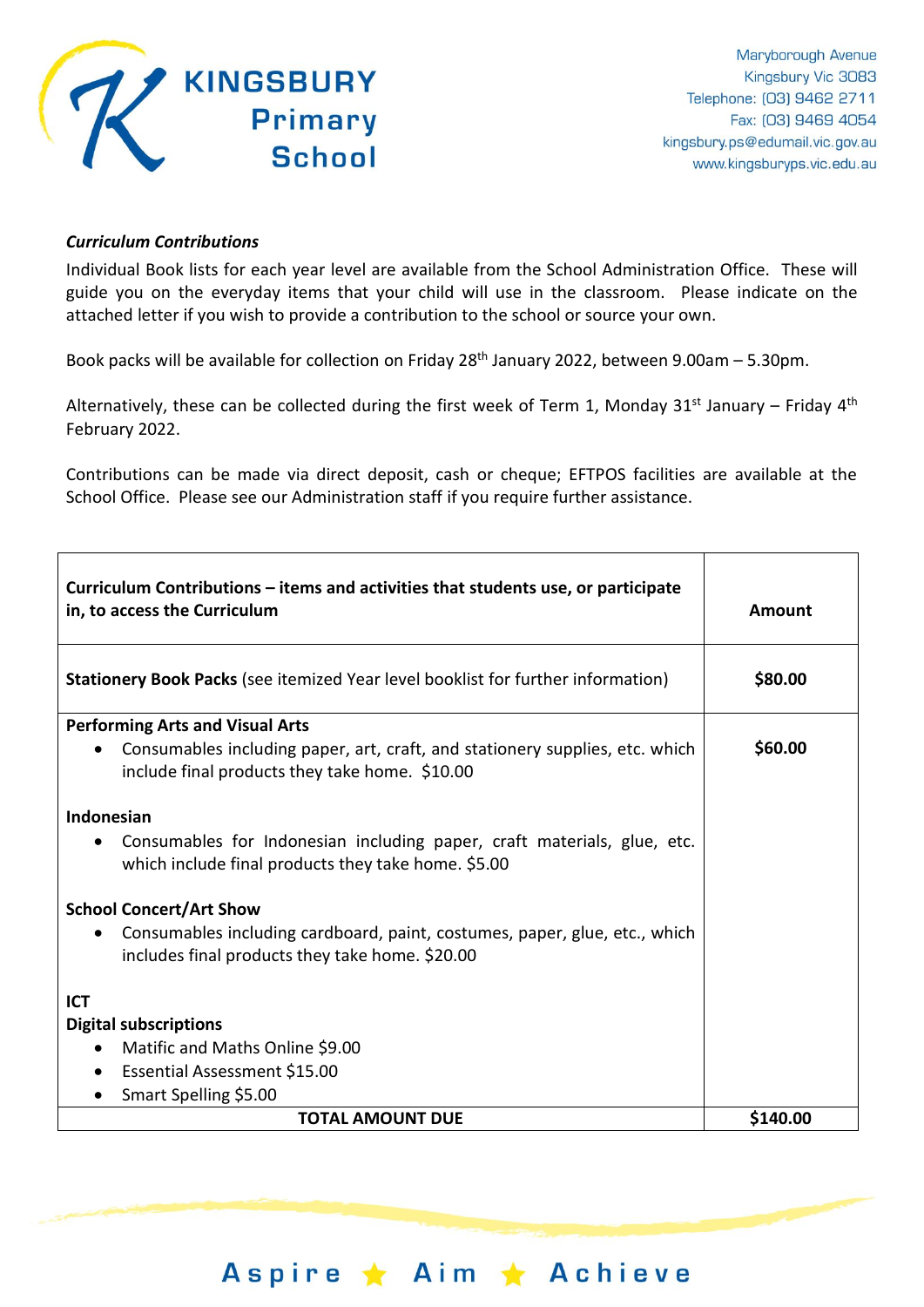

#### **Extra Curricular Items and Activities**

Kingsbury Primary School offers a range of items and activities that enhance or broaden the schooling experience of students and are above and beyond what the school provides in order to deliver the curriculum. These are provided on a user-pay basis.

| <b>Extra-Curricular Items and Activities</b> | <b>Amount</b>             | <b>Purchase - Please tick</b> |
|----------------------------------------------|---------------------------|-------------------------------|
| School Magazine- Consumable magazine which   | \$20.00                   |                               |
| includes production and printing             |                           |                               |
| Interschool Sport                            | \$10.00 per away game     |                               |
| <b>School Photos</b>                         | From \$35.00 (basic pack) |                               |
| Year 1/2 Big Day Out                         | \$50.00 approximately     |                               |
| Years 3-6 Camp                               | \$300.00 approximately    |                               |
| <b>Excursions/Incursions</b>                 | \$30.00 - \$50.00         |                               |
|                                              | approximately             |                               |

#### **Engaging with Parents**

In respect to each school's development of its parent payments, school councils will engage in effective communication with the school community, have strategies in place to ensure they are aware of, and understand the needs and views of parents.

The full Parent Payment Policy is available from the Department's School Policy and Advisory Guide at <https://www2.education.vic.gov.au/pal/parent-payment/policy>

## Aspire ★ Aim ★ Achieve